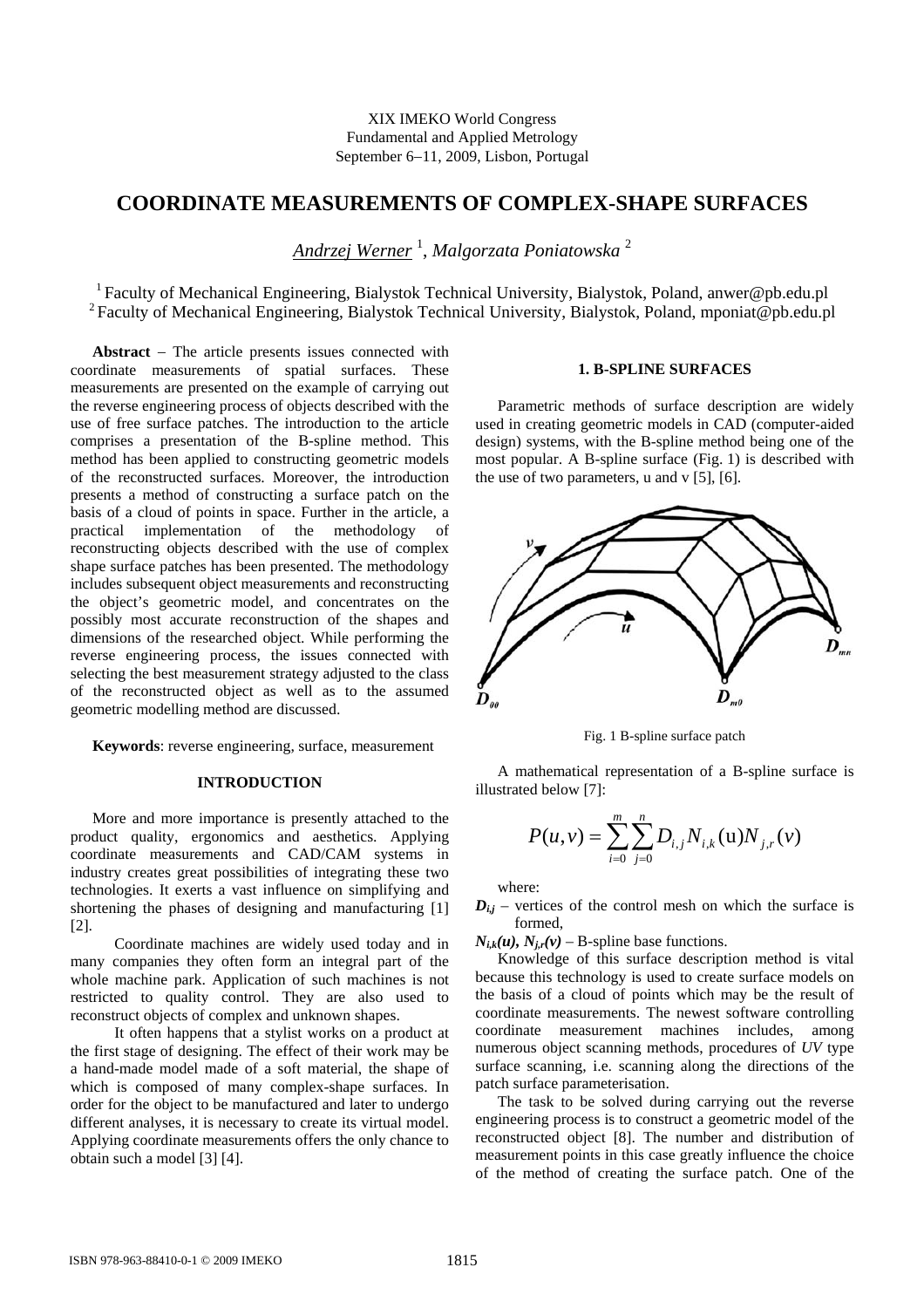surface approximation methods, a method convenient to use with a uniform distribution of measurement points (Fig. 2a) takes the following course [9]:

- first, a series of curves located on the created surface patch is formed – these curves are approximated on subsequent rows of pre-set points located along one of the parameterisation directions, *u* or *v*; a series of isoparametric curves is obtained in this way (Fig. 2b);
- at the next stage, a surface patch is formed on the curve series (in the other parameterisation direction) (Fig. 2c).



Fig. 2 Surface approximation: a) approximated points, b) isoparametric curves, c) surface patch

This method is effective in creating smooth surface patches. In the case where the created surface is a B-spline one, it is possible to model complex shapes on an extended cloud of points in space. The geometric model obtained in this way can be easily used further (e.g. in programming numerically controlled or coordinate measurement machines).

## **2. PERFORMING THE REVERSE ENGINEERING PROCESS OF AN OBJECT DESCRIBED WITH A FREE SURFACE PATCH**

#### *2.1. Methodology of reconstructing spatial objects*

The suggested course of the process of reconstructing objects described with the use of free surface patches is illustrated in Fig. 3. Its aim is to create a geometric model of the reconstructed part. Such a model should be characterised by a high degree of accuracy with respect to its material

form. The process of reconstruction is initialised by taking preliminary measurements. Due to the lack of the object's geometric model, these measurements are performed with the use of scanning techniques which require manual entering of information specifying the way in which the measurements are to be carried out (e.g. scanning range, scanning direction, etc.). This fact makes the object measurements more complex and longer; moreover, it limits the number of measurement points obtained in this way. After the preliminary measurement is finished, an initial geometric model of the reconstructed object is produced. Such a model is usually made with the use of the appropriate CAD software. Having the initially created geometric model, it is possible to use procedures of scanning the reconstructed object automatically, because on the basis of this model, information such as the scanning limits, the approach direction of the contact probe end, as well as the number and distribution of measurement points can be precisely determined [10]. The above advantages allow for fast and precise performing of control measurement with a high number of measurement points. Such measurement is needed to assess the accuracy of the created geometric model of the object with respect to its material form. If the accuracy of the geometric model is not satisfactory, the procedure is repeated. A new geometric model of the object is made on the basis of the last coordinate measurements, and the control measurements are repeated (it is possible then to properly control the number and distribution of measurement points). The process of reconstruction lasts until the moment when the accuracy of reconstructing the geometric model reaches an appropriate level when compared to the original.



Fig.3. Block diagram of reverse engineering process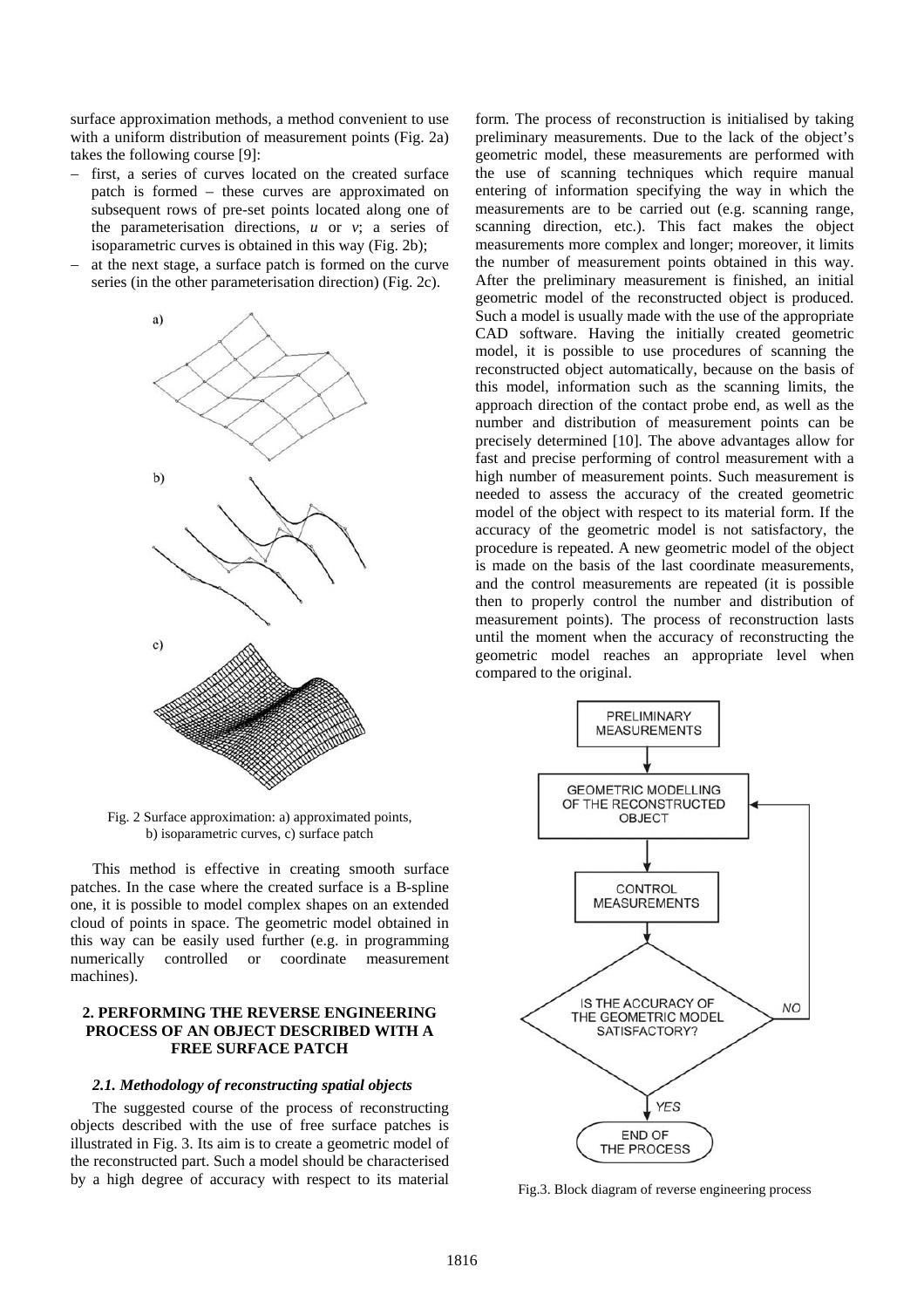The accuracy of the created geometric model of the object to its material equivalent was adopted as the measure of the accuracy of performing the reconstruction process. This measure was determined as the distance of a point observed during the measurement from the recently created surface model describing the object. This distance is determined in the normal direction to the obtained surface patch.

#### *2.2 Performing the reverse engineering process*

Coordinate measurements of a complex-shape surface were taken on the example of the object shown in Fig. 4. The shape of the object was described with the help of a B-spline surface patch.



Fig. 4 Reconstructed object

The tests were carried out on a test stand (Fig. 5) comprising:

- a CNC milling machine,
- a PC class computer integrated with a coordinate measurement machine, with CAD/CAM (Mastercam) and measurement (PC-DMIS) software installed,
- − a DEA (Brown & Sharpe) Mistral 070705 coordinate measuring machine.



Fig. 5 Test stand

On this test stand, an object described with a help of a complex-shape surface patch was created in the first place. Pursuant to the procedure described above, a preliminary measurement of the reconstructed object was carried out. Analysing the shape of the measured surface, the following assumptions had been made: the geometric model of the surface would be made with the use of one surface patch; in order to build it, a series of parallel curves constructed on the points obtained as a result of the measurement would be used. The object was scanned at subsequent parallel sections. The beginning, direction and end of scanning were indicated manually. The distance between the subsequent measurement points during scanning amounted to 2 mm, while the distance between the subsequent scanned sections was 5 mm. In this way, a cloud of measurement points was obtained, on which a series of B-spline curves was formed (Fig. 6a). The curves were then used for creating a preliminary surface model of the object (Fig. 6b).





It has to be emphasised here that indicating the scanning limits manually is a rather time-consuming and inconvenient process. The limitations of the linear open scanning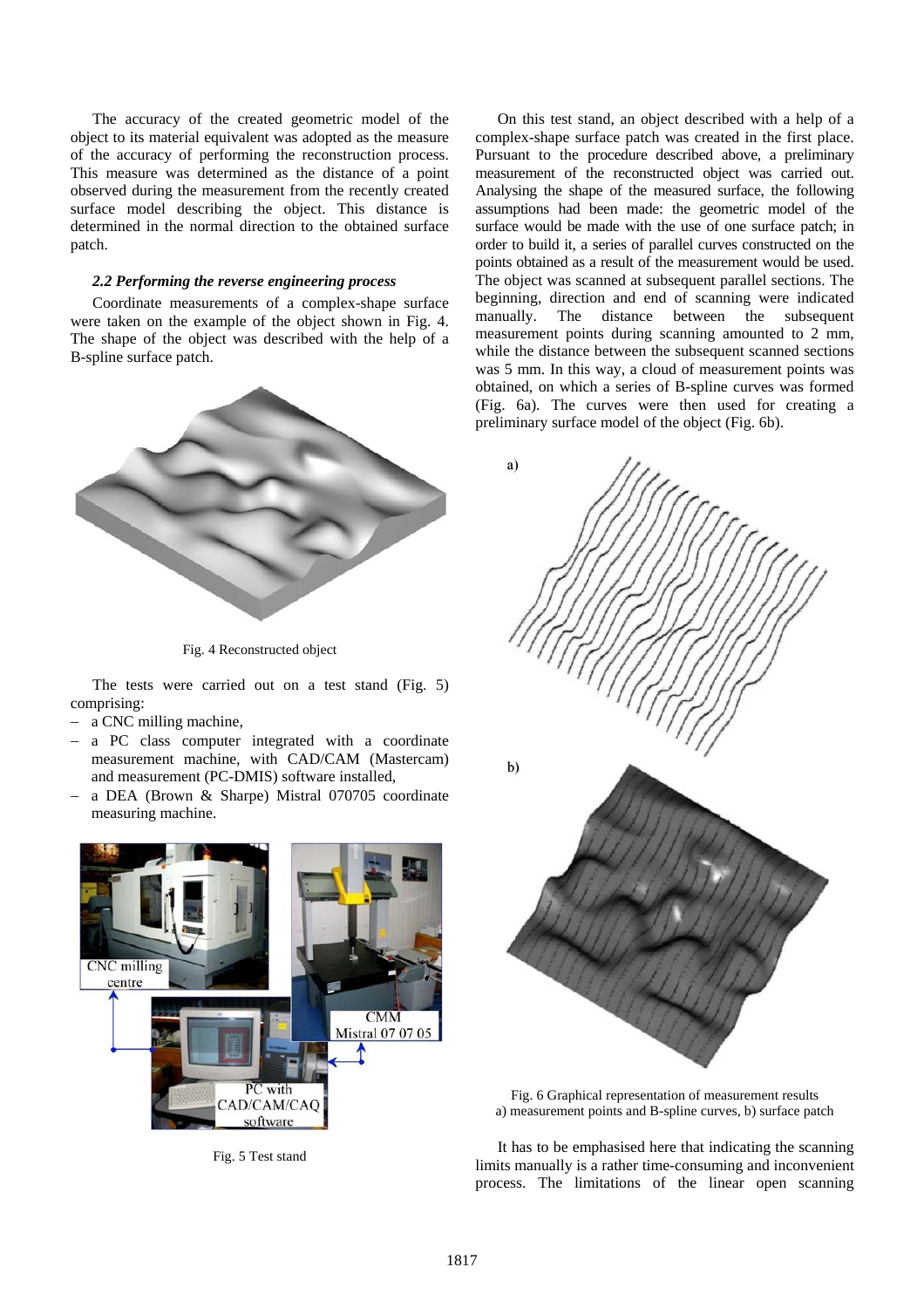technique stem from the very scanning method itself. In this method, the initial vectors of the probe end (Initial Vectors) were established by the system at the moment of contacting the probe end and the object manually. The PC-DMIS system determines the approach direction of the contact probe end to the measured surface at subsequent measurement points on the basis of the pre-set scanning growth and the last two measurement points (Fig. 7).



Fig. 7 Determining probe approach direction in linear open scanning

In the presented method, the measurement end approach to the measured object is not in the normal direction to the measured surface patch. It may result in an inaccurate determination of the compensation vector of the stylus end, which in consequence influences the accuracy of the performed measurement. The preliminary measurement aimed, above all, at obtaining data for constructing an initial geometric model of the reconstructed surface. Such a model became then a basis to carry out further object measurements. The advantages resulting from using a surface geometric model in coordinate measurements are as follows:

- the model includes information concerning the limits of the scanned object,
- the approach vectors of the probe end are generated in a normal direction to the measured surface,
- − it becomes possible to use automatic measurement procedures of the reconstructed surface.

In subsequent measurements of the reconstructed object, the UVScan procedure offered by the PC-DMIS system was applied. This procedure (Fig. 8) is performed at the following order:

- indicating the measured surface (in a window of the PC-DMIS system),
- − defining the scanning parameters (determining the *u* and *v* parameters range in which the surface measurement is to be performed, as well as the number of measurement points at each scanning direction),
- generating theoretical coordinate values of the measurement points and the approach vectors of the probe end (these parameters are determined on the basis of the object's geometric model).



Fig. 8 UV scanning method window

The distribution of the measurement points and the scanning directions are presented on the measured surface in a graphical form (Fig. 9).



Fig. 9 Distribution of measurement points and scanning directions

The scanning procedure adopted at this phase has the following advantages:

- allows to perform measurements with a much higher number of measurement points (which influences the accuracy of reconstructing the object),
- geometric model precisely defines the scanning limits and the approach direction of the probe end to the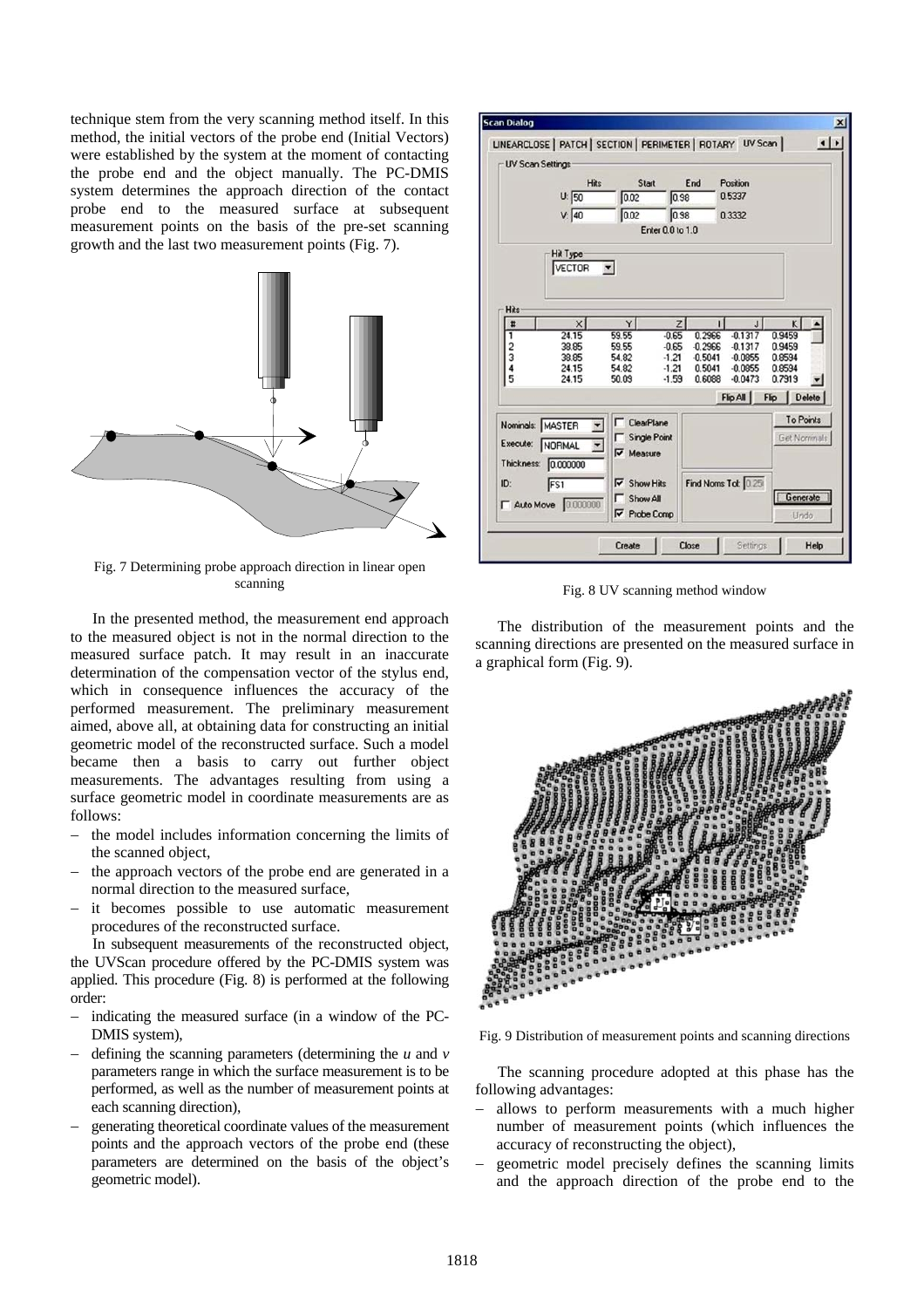measured surface (thus, the compensation vector of the stylus end is determined more precisely).

After the first control measurement had been taken (with 2000 observed points obtained), the accuracy of reconstructing the object surface was estimated. At this stage, the data included in the programme controlling the performance of the measurement machine was used (information concerning the distance of the observed points from the surface of the geometric model used in the programme is included there). The reconstruction accuracy plot is shown in Fig. 10a. The biggest observed reconstruction error amounted to 0.3177 mm. This value was highly unsatisfactory. According to the process diagram illustrated in Fig. 3, a decision was made to repeat the measurements.



Fig. 10. Reconstruction accuracy a) after preliminary measurement, b) after subsequent measurement

First, a new geometric model of the reconstructed surface was created. In order to build the model, the coordinates of the observed points, obtained in the previous measurement, were used. The measurements were performed with the use of the *UVscan* procedure presented earlier in this article. After another estimation, a significant increase in the accuracy of reconstructing the surface of the researched object was observed. The maximum observed error in this case amounted to 0.0449 mm (Fig. 10b). This value was considered as satisfactory and the performing of the reverse engineering process was completed. Continuing the tested procedure, combined with increasing the number of measurement points, would influence further improvement in the accuracy of the created geometric model of the reconstructed object.

### **CONCLUSIONS**

The present article describes a suggestion of applying an 'iterated' reverse engineering procedure to a complexshape surface. It is characterised by a simplicity of performance and constant controlling of the accuracy of the created geometric model to its material original. The purpose of the initial measurements is to define the limits of the scanned area and to construct a surface patch on the basis of which the second phase of measurements is realised. At this phase, having the surface model of the reconstructed object, a greater freedom of selecting the distribution and number of the measurement points is possible. The approach directions of the stylus end are in this case generated more rationally, which contributes to the increase in the measurement accuracy. This procedure may be implemented at single fixing of the reconstructed object on the coordinate measurement machine table. Owing to this, the following measurement stages may be realised on the coordinate system which was defined only once. This fact has an impact on increasing the accuracy of object reconstructing. Applying B-spline surface patches allows for creating geometric models describing complex spatial shapes on the basis of a great number of points observed during measurements. The fact that procedures of automatic scanning of the reconstructed surfaces can be applied here, which greatly accelerates carrying out of the whole process, is not insignificant.

#### **ACKNOWLEDGMENTS**

The work is supported by Polish Ministry of Science and Higher Education under the research project No. N N 503 326235

#### **REFERENCES**

- [1] Yan-Ping Lin, Cheng-Tao Wang, Ke-Rong Dai, Reverse engineering in CAD model reconstruction of customized artificial joint, *Medical Engineering & Physics*, 27 (2005), 189–193
- [2] Kunal Soni, Daniel Chen, Terence Lerch, Parameterization of prismatic shapes and reconstruction of free-form shapes in reverse engineering, *International Journal of Advanced Manufacturing Technology*, 41 (2009), 948–959
- [3] Yadong Li, Peihua Gu, Free-form surface inspection techniques state of the art review, *Computer-Aided Design*, 36 (2004), 1395–1417